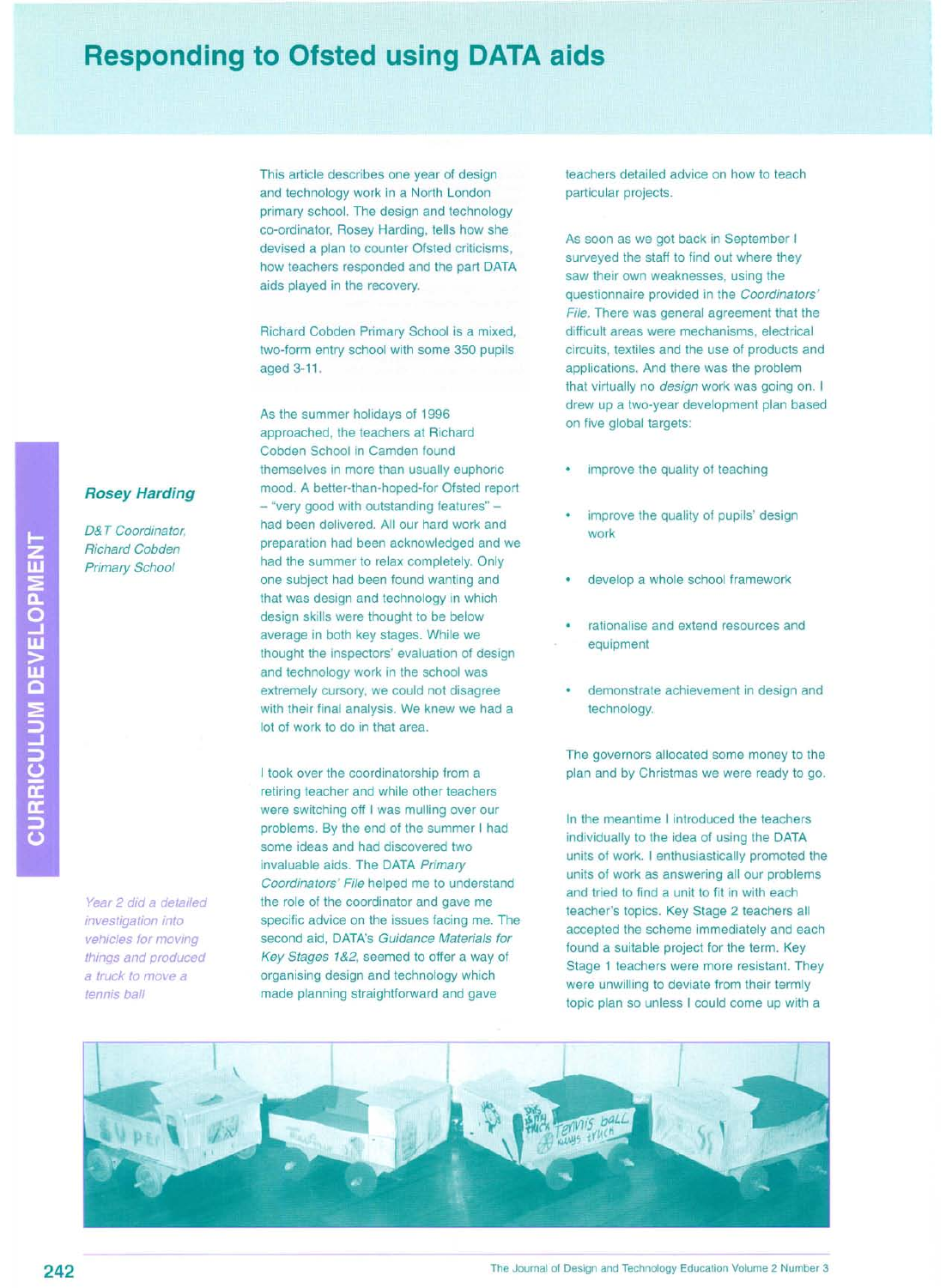

*At the local secondary school teachers made* a *wooden box to get first hand experience of the skills required for secondary technology*

unit that fitted the topic they continued as before, tackling design and technology projects that arose from the stories associated with the topic.

Although they were initially enthusiastic, Key Stage 2 teachers had mixed success. In the autumn term Paul Williams tried the charity collecting box project with his Year 5 class. He says "I thought the instructions given in the unit of work were clear and I didn't expect it to be difficult. In fact we had several problems. The first was that I had no examples of collecting boxes to show the children so they did not start with a clear idea of the concept. Then we had a lot of trouble making a switch that turned a buzzer on when a coin rolled over it. The best we could achieve was a momentary bleep. If I did this unit again I'd try it with a Year 6 class and spend a lot more time looking at ways of making switches, perhaps incorporating a 555 timer on a little circuit board. At the end of the day my class were frustrated by their limited success." In retrospect we realised that the investigation, disassembly and evaluation phase of the project had been limited by not knowing how other charity boxes worked. We will not do that unit again until we have found some examples.

Meanwhile the two Year 4 classes were making belt bags. Nearly all the children brought in their own belt bags to investigate and compare. We followed the programme set out in the unit of work and all produced very satisfactory results. The headteacher invited both classes to model their bags at assembly and there was enthusiastic applause from the school. Lots of Mums got belt bags for Christmas that year.

Although they were initially hesitant, in the spring term two of the Key Stage 1 teachers tried out units. Sarah Harvey in Year 1 used the celebration cards unit of work as the basis for her design and technology teaching and felt that it gave the project more depth. She was impressed with the cards produced by her class.

In Year 2, Kathy Bannon chose a torches project to fit in with her electricity topic. She followed the instructions for investigation and disassembly and did focused practical tasks but then came to a temporary halt. She was not clear what the final outcome was going to be. Together we explored various options for making the torches and identified potential problems so she was well prepared when she introduced the children to the making stage. The children were wildly enthusiastic about their torches.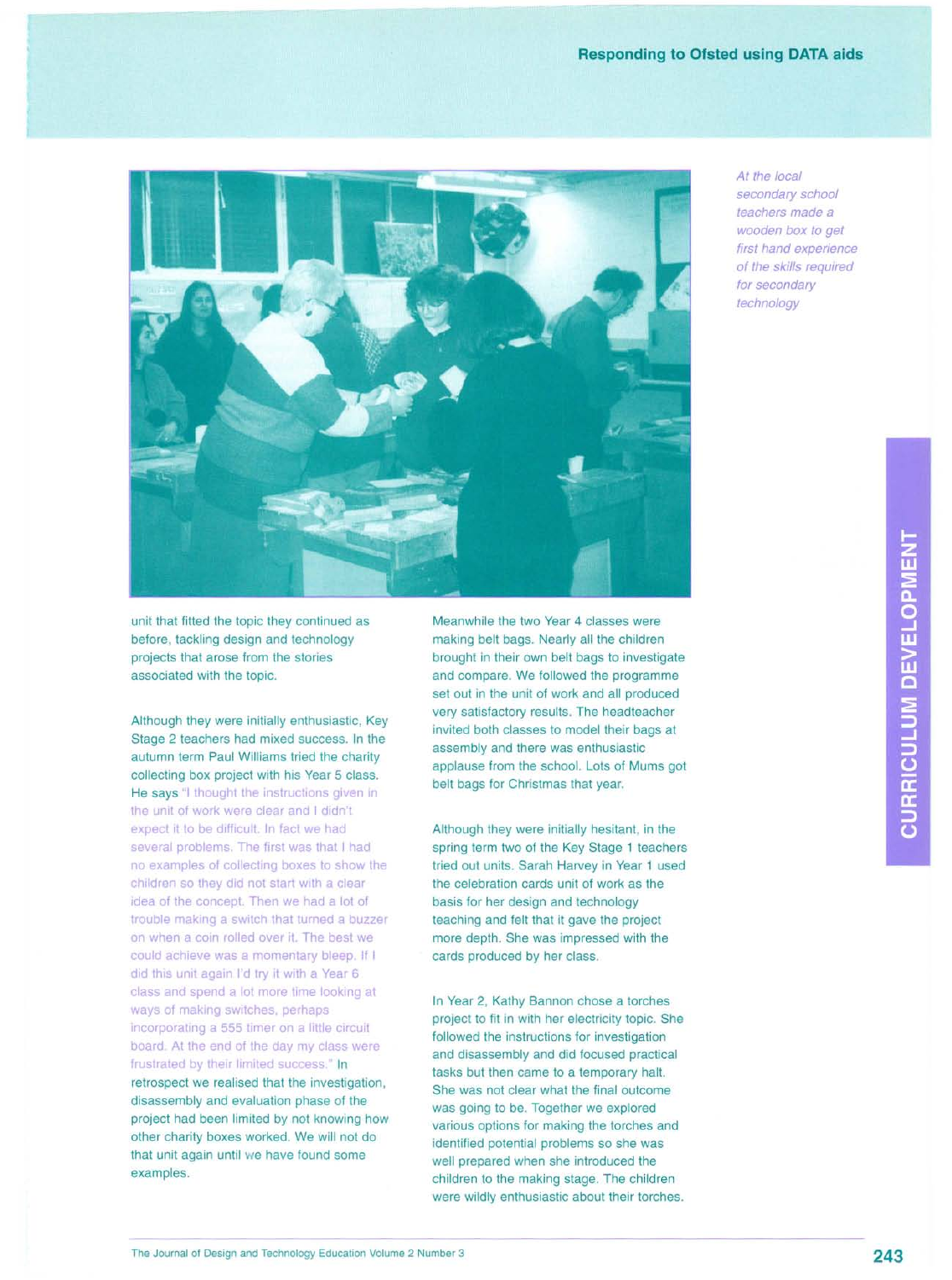

*Year* 5 *produced some inventive mechanical toys*

Looking back, Kathy Bannon felt the task had been difficult for Year 2 and in fact when the Year 3 classes tried it in the summer term they still found it a difficult project.

By the summer term I had realised that the success of the projects depended on whether the teacher had read and understood the unit of work for their term's project. For a design and technology specialist the units seem quite straightforward but if your understanding of design and technology and the terminology is vague they may well be off-putting. To resolve this I produced a simplified version for each teacher. This took the form of a typed sheet giving week by week instructions, accompanied by a prototype design folder. So a teacher would have an instruction:

- look at a car
- draw from front, side and back
- note how views are different
- introduce technical vocabulary ...

and alongside it would be a sketch of the type of drawings the children might be expected to produce. This tweak turned out to be very successful and resulted in much

better analysis and design - and good quality finished articles. Both teachers and children began to realise the benefits of undertaking a thorough design process as a preliminary to making something.

While all this was going on we devoted nearly all the school's yearly allocation of INSET time to design and technology. I felt it was important to keep in mind the need to prepare our children for their secondary experience. So our first session was a visit to the local secondary school to see how design and technology is taught there. Then the Education Officer from the Design Museum came along to talk to us about evaluating the design of products, using things as simple as a lemon squeezer. We all found this a useful session. We then spent one whole day making demonstration boards. During this session we each took a topic, for example levers, switches or textiles, and put together examples of all the essential teaching points with key vocabulary and interactive elements all on one board. This had a learning function in that it gave teachers time to analyse what the teaching points were for their topic but it also had a practical function. We now have a collection of boards which are taken to the classroom for use in teaching focused practical tasks.

Our last INSET of the year was designed to address the problem of teachers not knowing the likely outcome of their unit of work before they taught it. Here each teacher made an example of the project they would be teaching in the autumn term. This enabled them to check the equipment and materials they will need and to get a grasp of potential difficulties. As one teacher said: "you can now be there when a problem is likely to occur".

Reflecting on our progress in meeting the global targets set out at the beginning of the year I feel we have made a very good start. Teachers are becoming more confident and more interested in the subject. As Key Stage 1 teacher Kathy Bannon says "I feel I've covered design and technology properly this year. There's great clarity in the series of steps you go through and now I couldn't think of doing it any other way. I Wish we could apply the same logic to all the subjects."